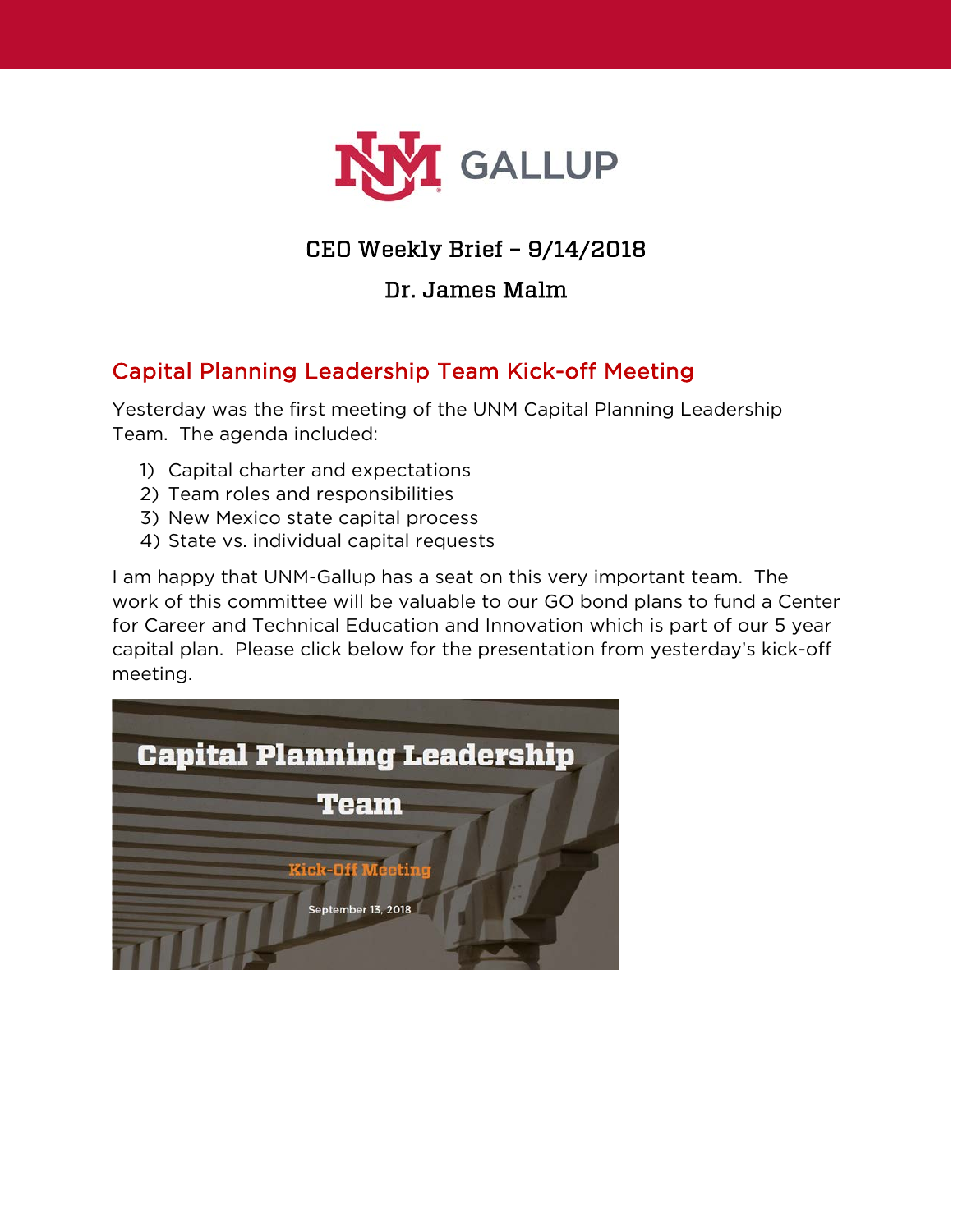### **Faculty Assembly Budget Committee Work Session**

The Faculty Assembly Budget Committee will have their first meeting of the semester today at 1:30. Committee members will be discussing financial issues including executive budget reports, revenues and the budget development calendar. Director of Business Operations, Robert Griego provided a set of financial documents (which can be accessed through the business operations web page) to guide and inform the discussions of the group. Please refer to the full agenda below.

> Faculty Assembly Budget Committee Work Session September 14, 2018<br>1:30-3:00 GH 1216a

- **Executive Budget Reports** L.
- Summary of Current and Plant Funds - Local Advisory Board Approved Budget FY 18-19
- 
- Revenues Discussion п.
- Explain revenue streams including the funding formula
- Explain reserves and any restrictions in the spending of reserves
- Explain internal flexibility and transfer practices/policies - Explain decision-making process for fund distribution (divisions, programs, etc.)
- $\Pi.$  Budget Development Calendar

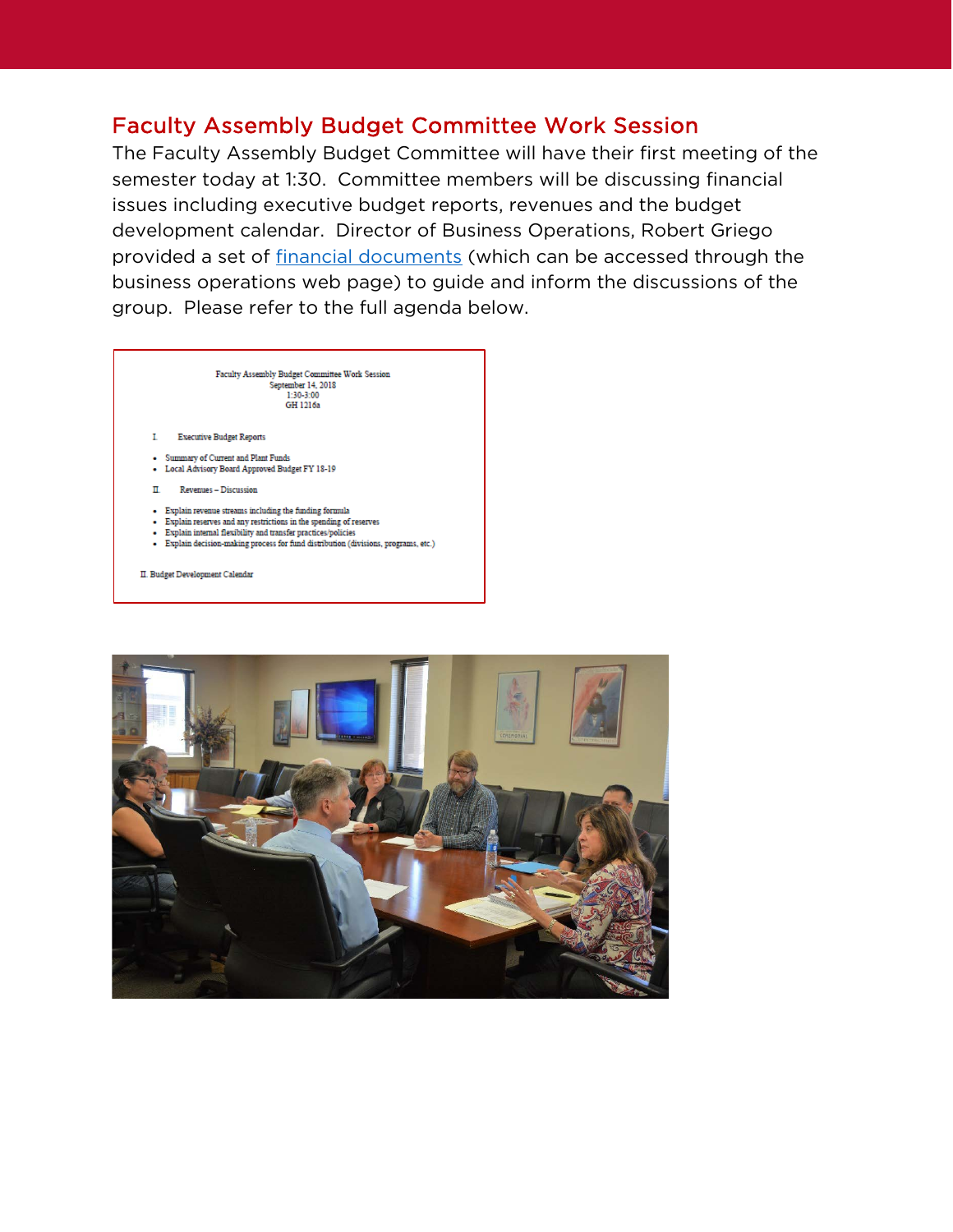### Local Advisory Board Meeting

The next meeting of the Local Advisory Board will take place Tuesday, September 18<sup>th</sup> at 1:30 p.m. in the Executive Conference Room. The meeting is open to the public and all are welcome to attend. I met this week with Chairman Ralph Richards to discuss the UNM-Gallup mission, goals and the role our elected officials play in achieving outcomes. As a result of those meaningful conversations, the agenda for the upcoming board meeting was constructed. Please see the agenda by visiting the [Local Advisory Board](https://www.gallup.unm.edu/administration/localboard/) web page.



## Workforce Development Outreach

I want to thank Dean Dan Primozic and Chair Mark Remillard for spearheading a meeting this week with a prominent local industrial partner to discuss educational and training programs. As part of UNM-Gallup's mission, we welcome the opportunity to address economic and business development through educational outreach.

### Strategic Planning Committee

The next regular meeting of the strategic planning committee was today. Many thanks to John Zimmerman and Brittany Babycos for chairing and staffing this working group. We welcome Local Advisory Board Chairman Ralph Richards to the committee and thank him for his willingness to contribute to strategic planning conversations. Please reference the agenda and working documents for today's meeting by clicking below.

| <b>Strategic Plan</b><br><b>Meeting 2</b> | <b>GALLUP</b>           |                   |                                                  |
|-------------------------------------------|-------------------------|-------------------|--------------------------------------------------|
| Date/Time:                                | 9/14/18, 10:30am        | Location:         | <b>ECR</b>                                       |
| <b>Meeting Called</b><br>by:              | <b>John Zimmerman</b>   | <b>Attendees:</b> | UNM-G Strategic Plan<br><b>Committee Members</b> |
| <b>Facilitator:</b>                       | <b>Brittany Babycos</b> | Please:           | Make sure to have<br>done your homework<br>œ     |